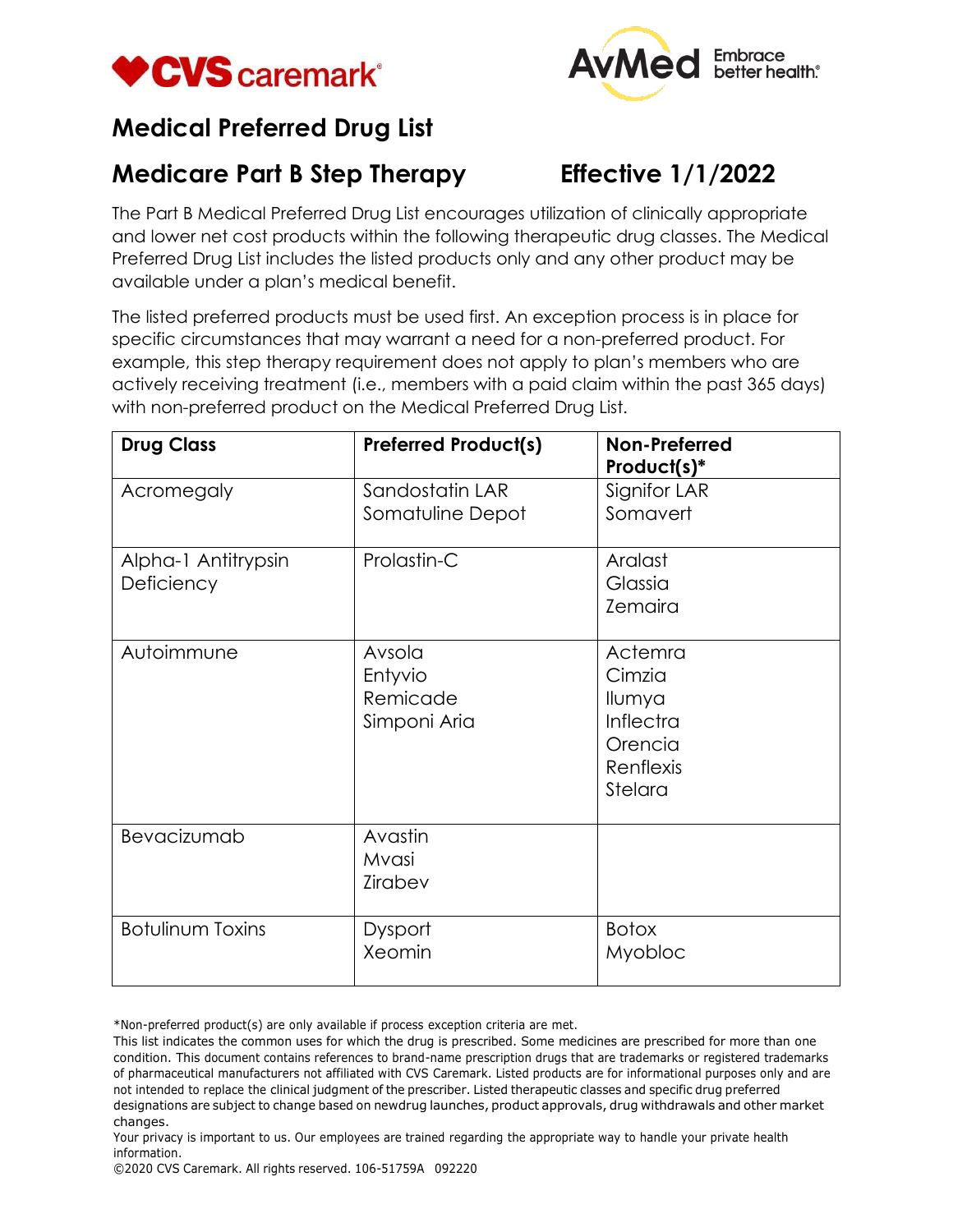



| <b>Drug Class</b>                                                           | <b>Preferred Product(s)</b> | Non-Preferred<br>Product(s)*                                                |
|-----------------------------------------------------------------------------|-----------------------------|-----------------------------------------------------------------------------|
| Hematologic,<br>Erythropoiesis-<br>Stimulating Agents (ESA)                 | Aranesp<br>Retacrit         | Epogen<br>Mircera<br>Procrit                                                |
| Hematologic,<br>Neutropenia Colony<br>Stimulating Factors -<br>Short Acting | Zarxio                      | Granix<br>Leukine<br>Neupogen<br>Nivestym                                   |
| Hematologic,<br>Neutropenia Colony<br>Stimulating Factors -<br>Long Acting  | Neulasta<br>Udenyca         | Fulphila<br>Nyvepria<br>Ziextenzo                                           |
| Lysosomal Storage<br>Disorders-<br><b>Gaucher Disease</b>                   | Elelyso                     | Cerezyme<br><b>VPRIV</b>                                                    |
| Multiple Sclerosis<br>(Infused)                                             | Tysabri                     | Lemtrada                                                                    |
| Osteoarthritis,<br>Viscosupplements-<br>Single Injection                    | Synvisc-One                 | Durolane<br>Gel-One<br>Monovisc                                             |
| Osteoarthritis,<br>Viscosupplements - Multi<br>Injection                    | Orthovisc<br>Synvisc        | Euflexxa<br>Gelsyn-3<br>GenVisc<br>Hyalgan<br>Hymovis<br>TriVisc<br>Visco-3 |

\*Non-preferred product(s) are only available if process exception criteria are met.

This list indicates the common uses for which the drug is prescribed. Some medicines are prescribed for more than one condition. This document contains references to brand-name prescription drugs that are trademarks or registered trademarks of pharmaceutical manufacturers not affiliated with CVS Caremark. Listed products are for informational purposes only and are not intended to replace the clinical judgment of the prescriber. Listed therapeutic classes and specific drug preferred designations are subject to change based on newdrug launches, product approvals, drug withdrawals and other market changes.

Your privacy is important to us. Our employees are trained regarding the appropriate way to handle your private health information.